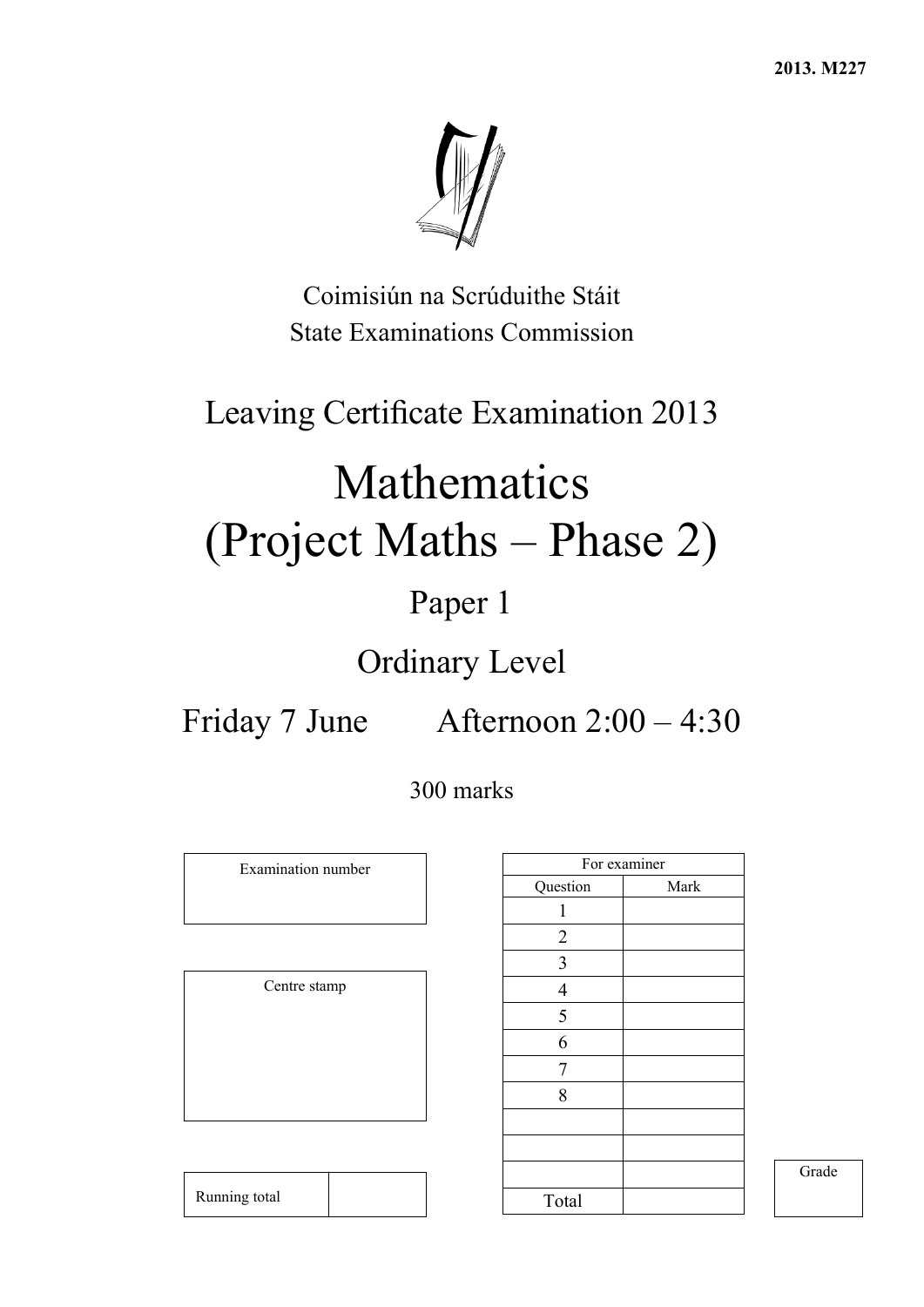## **Instructions**

There are **three** sections in this examination paper:

| Section A        | Concepts and Skills                   | 100 marks | 4 questions |
|------------------|---------------------------------------|-----------|-------------|
| <b>Section B</b> | Contexts and Applications             | 100 marks | 2 questions |
| Section C        | Functions and Calculus (old syllabus) | 100 marks | 2 questions |

Answer all eight questions.

Write your answers in the spaces provided in this booklet. You may lose marks if you do not do so. You may also ask the superintendent for more paper. Label any extra work clearly with the question number and part.

The superintendent will give you a copy of the *Formulae and Tables* booklet. You must return it at the end of the examination. You are not allowed to bring your own copy into the examination.

Marks will be lost if all necessary work is not clearly shown.

Answers should include the appropriate units of measurement, where relevant.

Answers should be given in simplest form, where relevant.

Write the make and model of your calculator(s) here: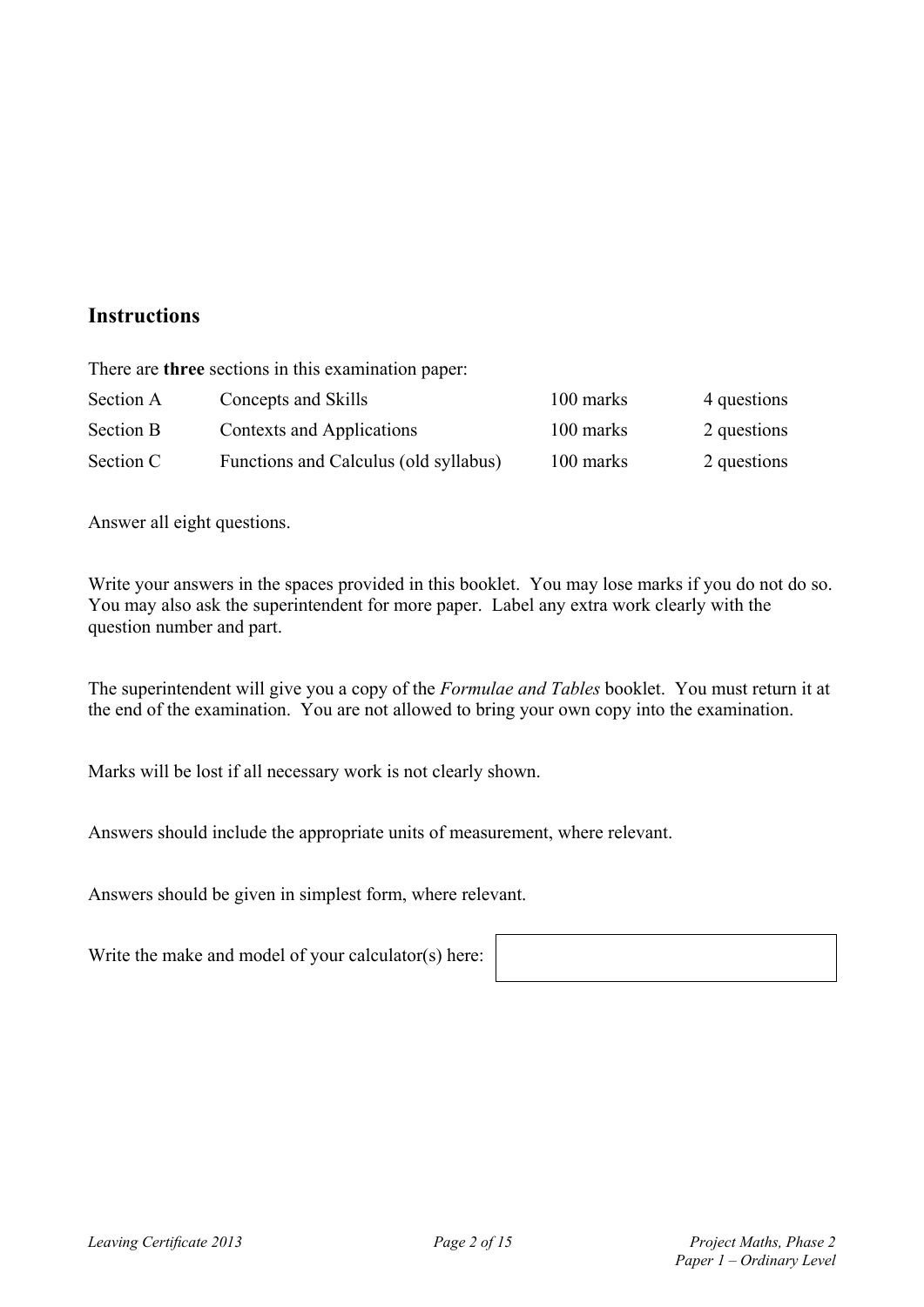Answer:

Reason:

(a) Plot  $z_1$  and  $z_2$  on the Argand diagram over.

Answer **all four** questions from this section.

**(b)** From your diagram, is it possible to say that  $| z_1 | > | z_2 | ?$ 

Give the reason for your answer.

(c) Verify algebraically that  $|z_1| > |z_2|$ .



page running

**Question 1 (25 marks)** 

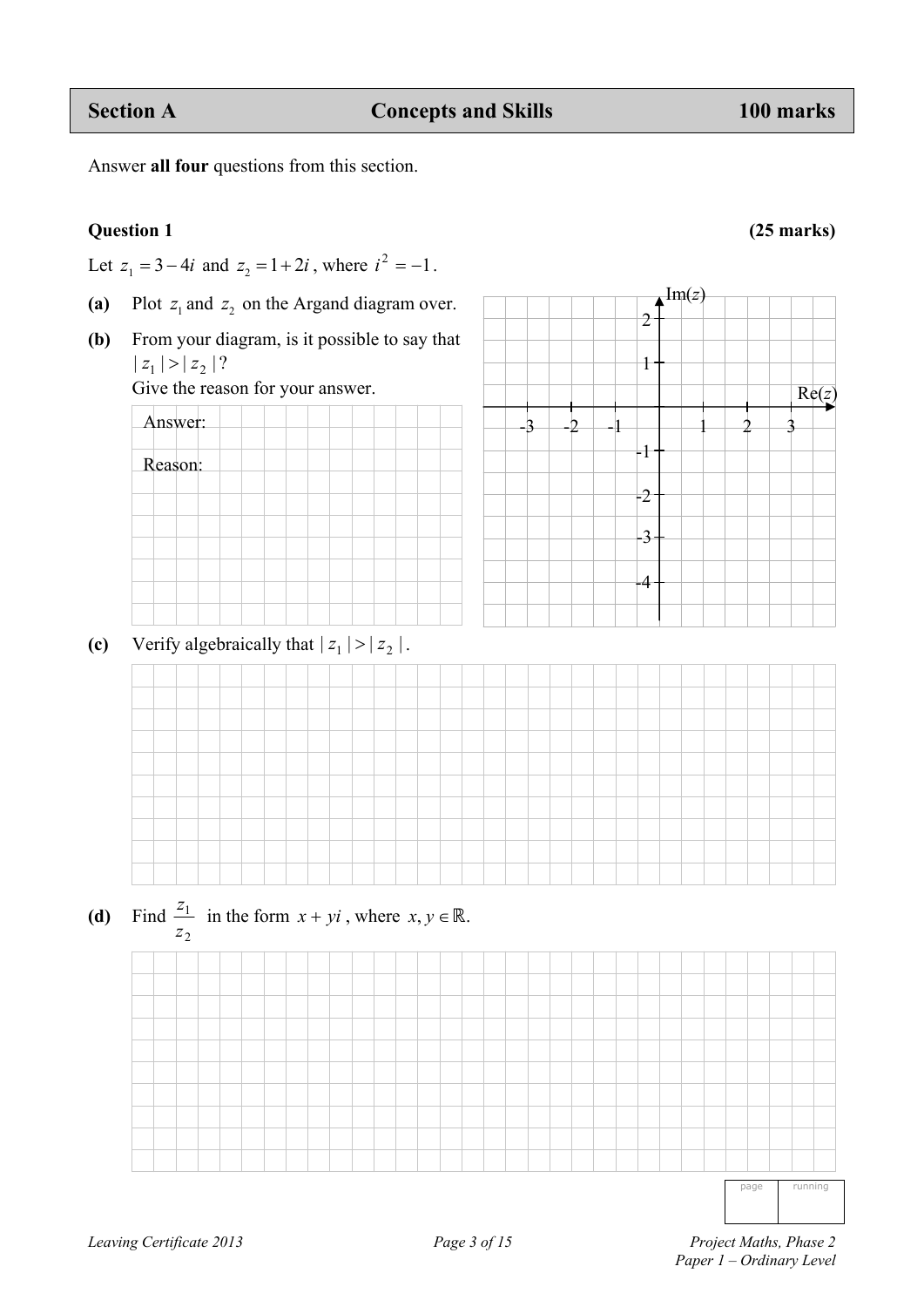## **Question 2 (25 marks)**

The diagram shows the graph of the function  $f(x) = 6x - x^2$  in the domain  $0 \le x \le 6$ ,  $x \in \mathbb{R}$ .

**(a)** Find *f*(0), *f*(1), *f*(2), *f*(3), *f*(4), *f*(5) and *f*(6). Hence, complete the table below.

| $\boldsymbol{x}$ | $\theta$ | 2 | $\overline{3}$ | C | 6 |
|------------------|----------|---|----------------|---|---|
| f(x)             |          |   |                |   |   |



**(b)** Use the trapezoidal rule to estimate the area of the region enclosed between the curve and the *x*-axis in the given domain.

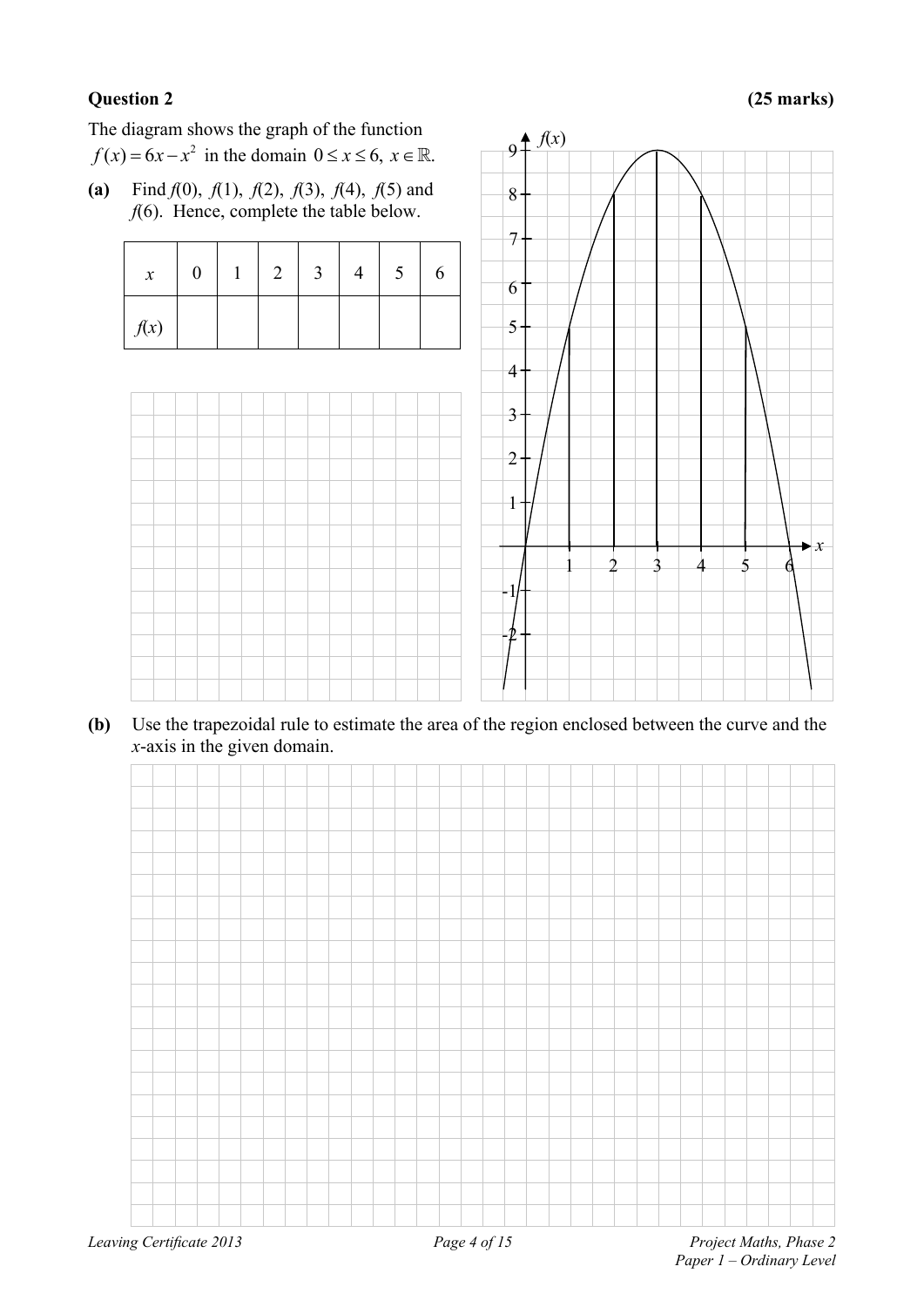**(a)** The mean distance from the earth to the sun is 149 597 871 km. Write this number in the form  $a \times 10^n$ , where  $1 \le a < 10$  and  $n \in \mathbb{Z}$ , correct to two significant figures.

**(b) (i)** Write each of the numbers below as a decimal correct to two decimal places.

|                          | A           | B      | $\curvearrowright$ | IJ              | E                |      | G               |
|--------------------------|-------------|--------|--------------------|-----------------|------------------|------|-----------------|
| <b>Number</b>            | $2 \cdot 1$ | $\vee$ | $\frac{243}{85}$   | $\tan 70^\circ$ | $\frac{3\pi}{4}$ | 250% | $\sim$ 10<br>10 |
| Decimal<br><b>Number</b> | 2.10        |        |                    |                 |                  |      |                 |

 **(ii)** Mark 5 of the numbers in the table on the number line below and label each number clearly.



**(c)** Solve the equation  $27^{2x} = 3^{x+10}$ .



| nage | running |
|------|---------|
|      |         |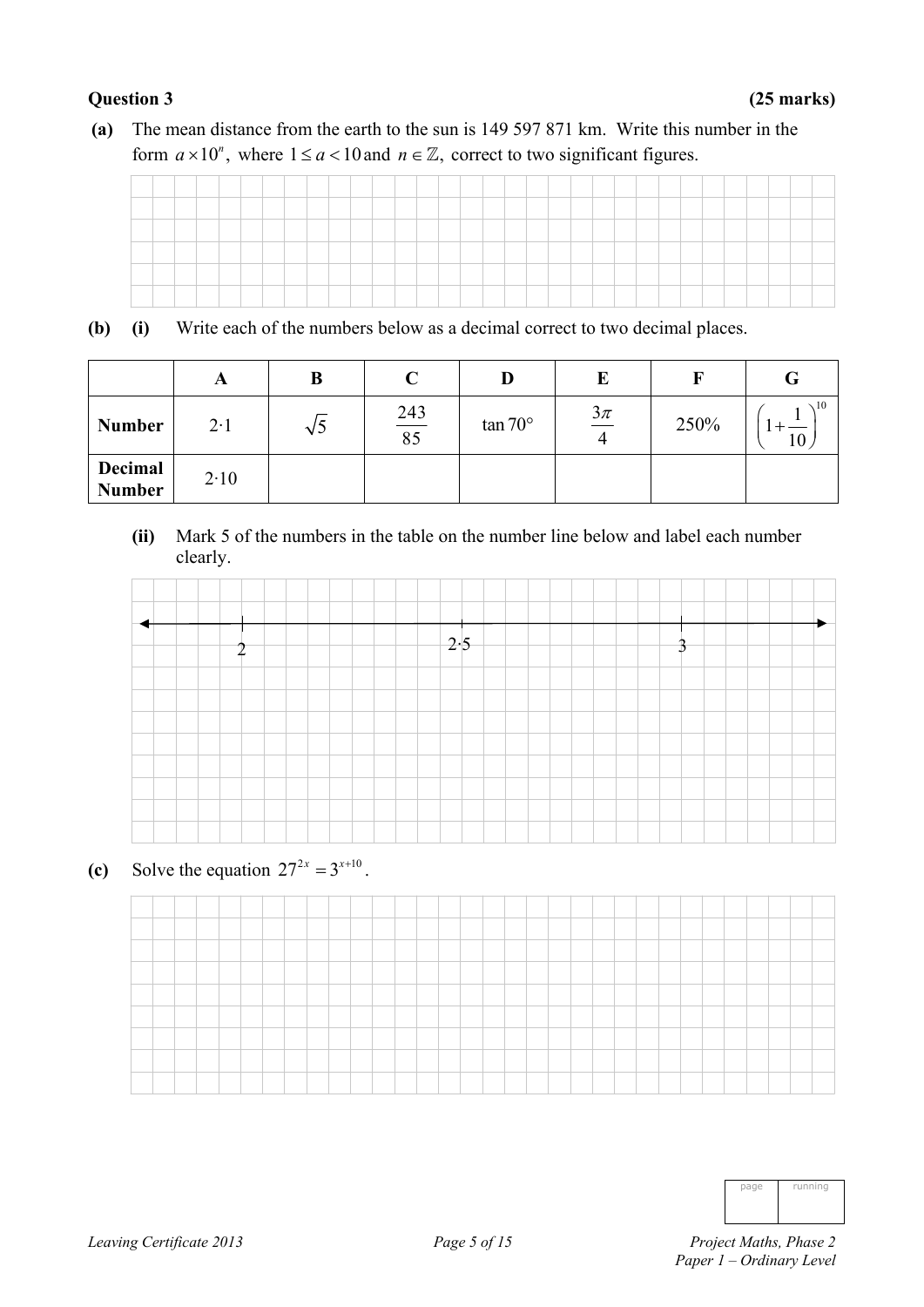(a) Given that  $R = (1 + 0.015)^{12}$ , find the value of *R*, correct to 2 decimal places.

**(b)** Michael has a credit card with a credit limit of €1000. Interest is charged monthly at 1·5% of the amount owed. Michael gets a bill at the end of each month. At the start of January, Michael owes €800 on his credit card. If Michael makes no repayments and no more purchases, show that he will exceed his credit limit after 15 months.

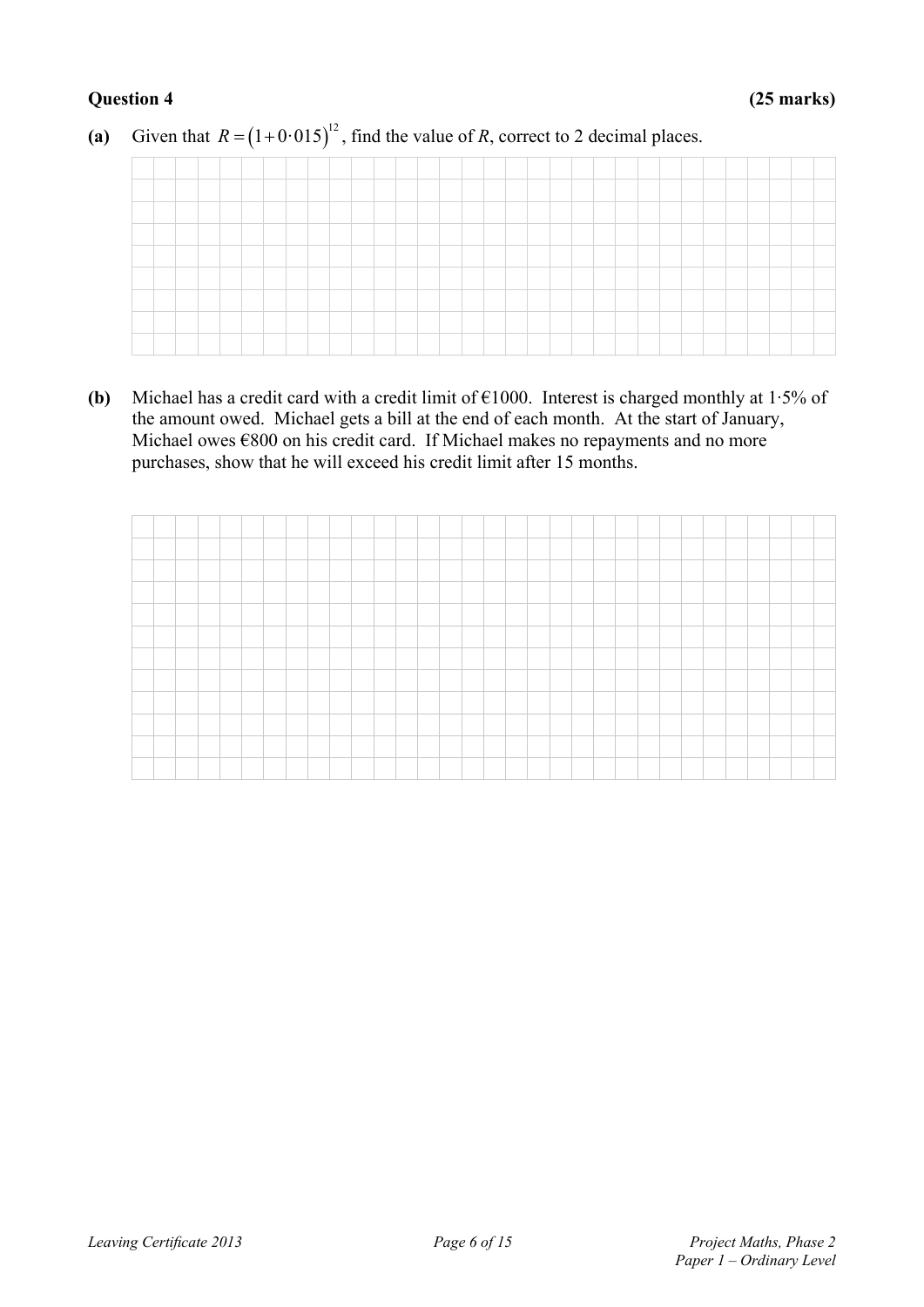**(c)** Michael buys an item costing £95 on the internet and pays with his credit card. If the exchange rate is  $E1 = £0.8473$ , calculate, correct to the nearest cent, the amount that will be included on Michael's credit card bill.

| nage | running |
|------|---------|
|      |         |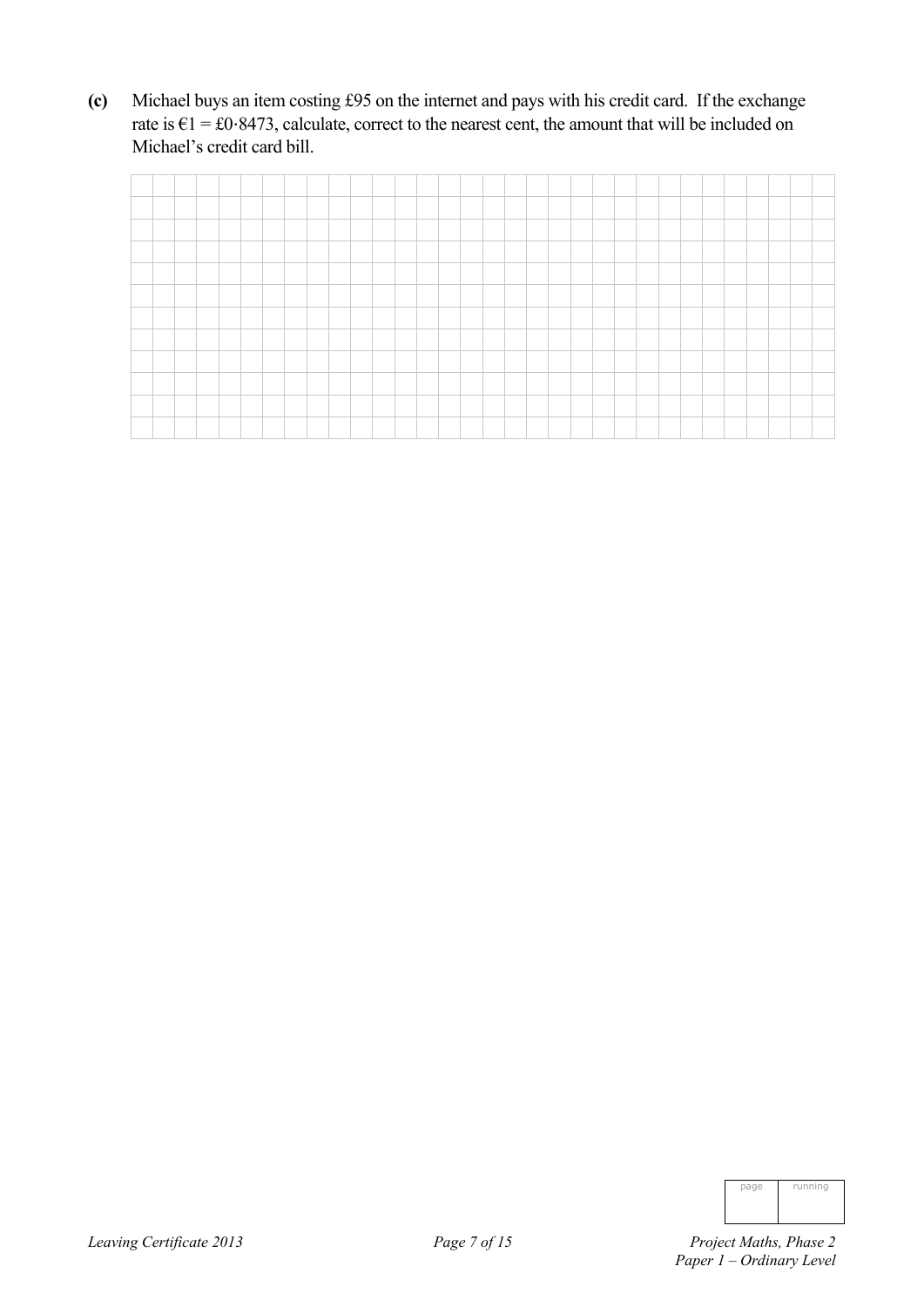Answer **both** Question 5 **and** Question 6 from this section.

### **Question 5 (40 marks)**

Two identical cylindrical tanks, A and B, are being filled with water. At a particular time, the water in tank A is 25 cm deep and the depth of the water is increasing at a steady rate of 5 cm every 10 seconds. At the same time the water in tank B is 10 cm deep and the depth of the water is increasing at a steady rate of 7·5 cm every 10 seconds.

**(a)** Draw up a table showing the depth of water in each tank at 10 second intervals over two minutes, beginning at the time mentioned above.

**(b)** Each tank is 1 m in height. Find how long it takes to fill each tank.



**(c)** For each tank, write down a formula which gives the depth of water in the tank at any given time. State clearly the meaning of any letters used in your formulas.

| Tank A: |  |  |  |  |  |  |  |  |  |  |  |  |
|---------|--|--|--|--|--|--|--|--|--|--|--|--|
|         |  |  |  |  |  |  |  |  |  |  |  |  |
| Tank B: |  |  |  |  |  |  |  |  |  |  |  |  |
|         |  |  |  |  |  |  |  |  |  |  |  |  |
|         |  |  |  |  |  |  |  |  |  |  |  |  |
|         |  |  |  |  |  |  |  |  |  |  |  |  |
|         |  |  |  |  |  |  |  |  |  |  |  |  |
|         |  |  |  |  |  |  |  |  |  |  |  |  |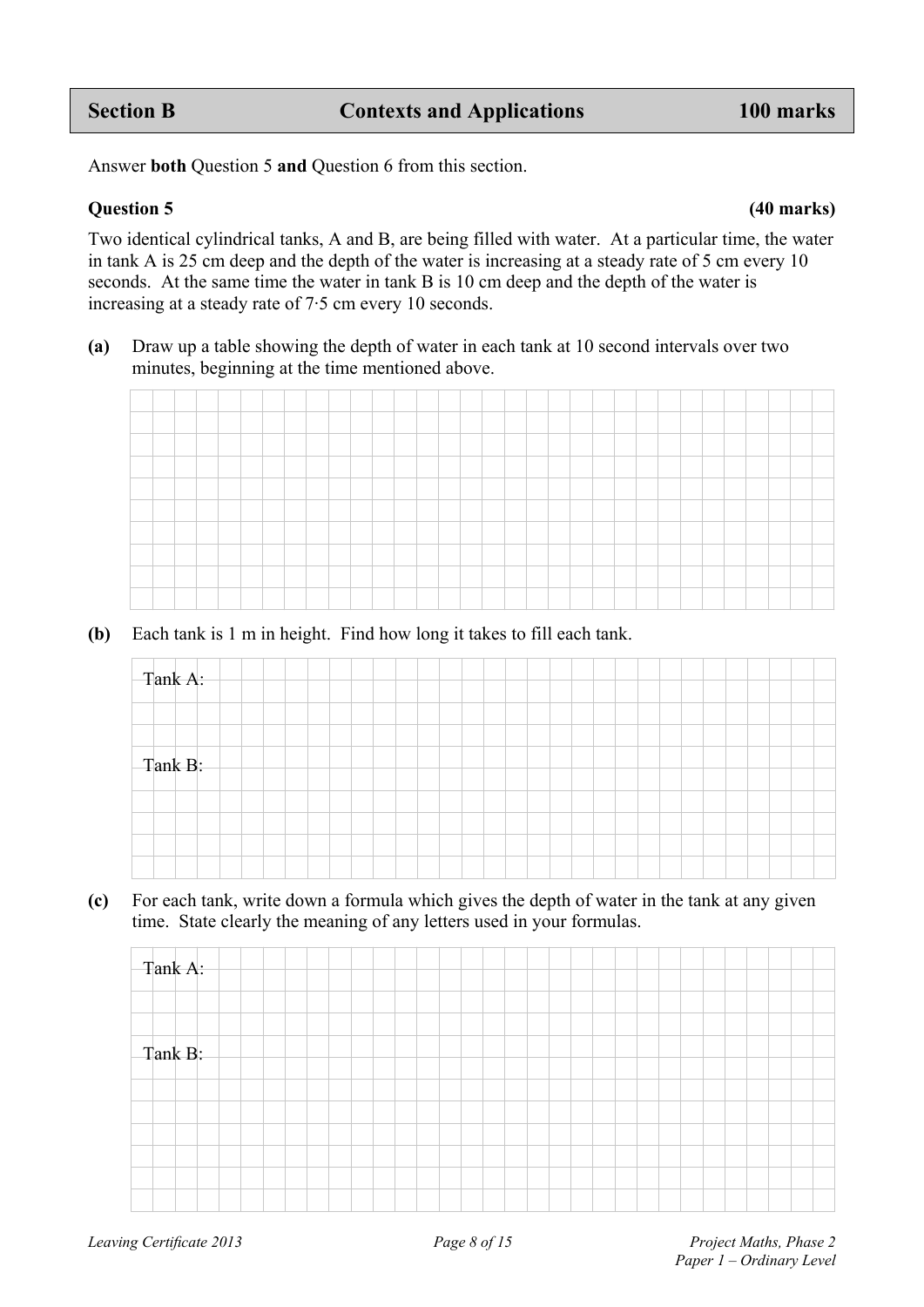



**(e)** Find, from your graphs, how much time passes before the depth of water is the same in each tank.

Answer:

**(f)** Verify your answer to part **(e)** using your formulas from part **(c)**.



page running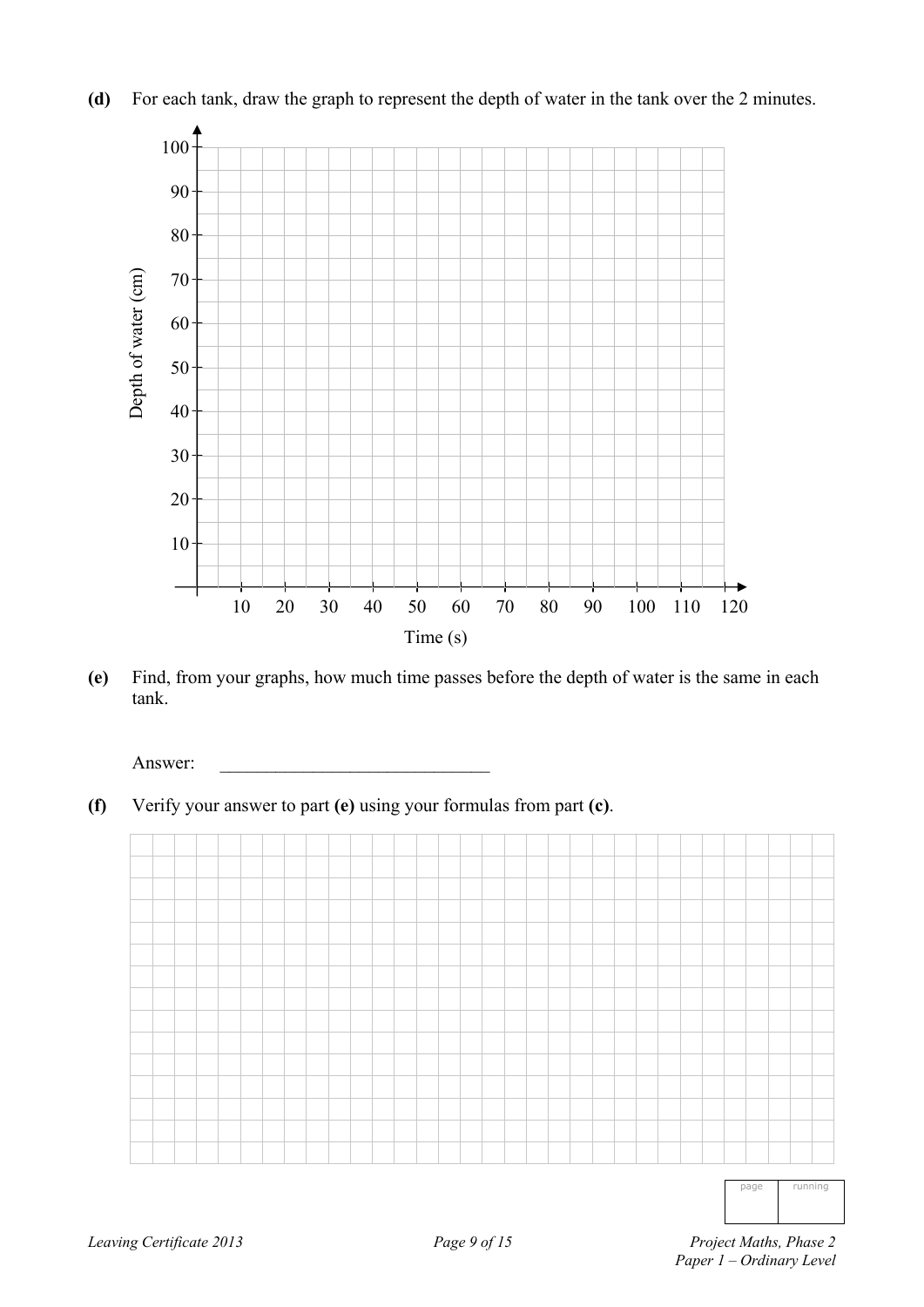Two brothers, Eoin and Peter, began work in 2005 on starting salaries of €20 000 and €17 000 per annum, respectively. Eoin's salary increased by  $\epsilon$ 500 per annum and Peter's salary increased by  $€1250$  per annum. This salary pattern will continue.

|  |  | (a) Complete the table, showing the annual salary of each brother for the years 2005 to 2010. |  |  |  |  |  |  |
|--|--|-----------------------------------------------------------------------------------------------|--|--|--|--|--|--|
|  |  |                                                                                               |  |  |  |  |  |  |
|  |  |                                                                                               |  |  |  |  |  |  |

| Year                           |        |  | 4 | O |
|--------------------------------|--------|--|---|---|
| Eoin's<br>salary $(\epsilon)$  | 20 000 |  |   |   |
| Peter's<br>salary $(\epsilon)$ | 17 000 |  |   |   |

### **(b)** In what year will both brothers earn the same amount?

Answer:

**(c)** Eoin claims that their salaries over the years can be represented by an arithmetic sequence.

### **(i)** Explain what an arithmetic sequence is.

| ___ |  |  |  |  |  |  |  |  |  |  |  |  |  |  |  |  |
|-----|--|--|--|--|--|--|--|--|--|--|--|--|--|--|--|--|
|     |  |  |  |  |  |  |  |  |  |  |  |  |  |  |  |  |
|     |  |  |  |  |  |  |  |  |  |  |  |  |  |  |  |  |
|     |  |  |  |  |  |  |  |  |  |  |  |  |  |  |  |  |

## **(ii)** Do you agree with Eoin? Explain your answer.

(d) Find, in terms of *n*, a formula that gives Eoin's salary in the  $n^{\text{th}}$  year of the pattern.

### **(e)** Using your formula, or otherwise, find Eoin's salary in 2015.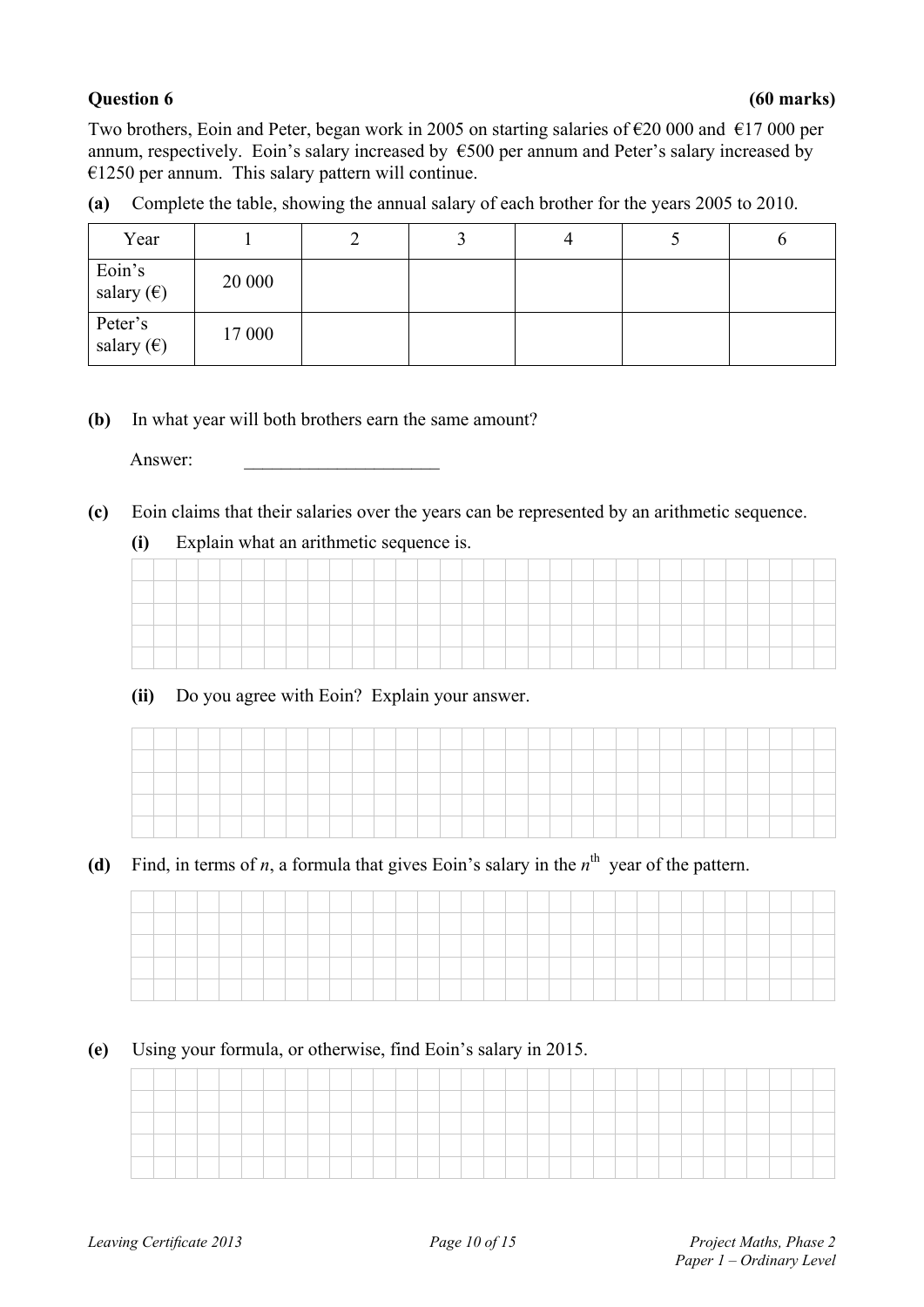**(f)** Find, in terms of *n*, a formula that gives the total amount earned by Peter from the first to the  $n^{\text{th}}$  year of the pattern.

**(g**) Using your formula, or otherwise, find the total amount earned by Peter from the start of 2005 up to the end 2015.



**(h)** Give one reason why the graph below is not an accurate way to represent Peter's salary over the period 2005 to 2011.



| page | running |
|------|---------|
|      |         |
|      |         |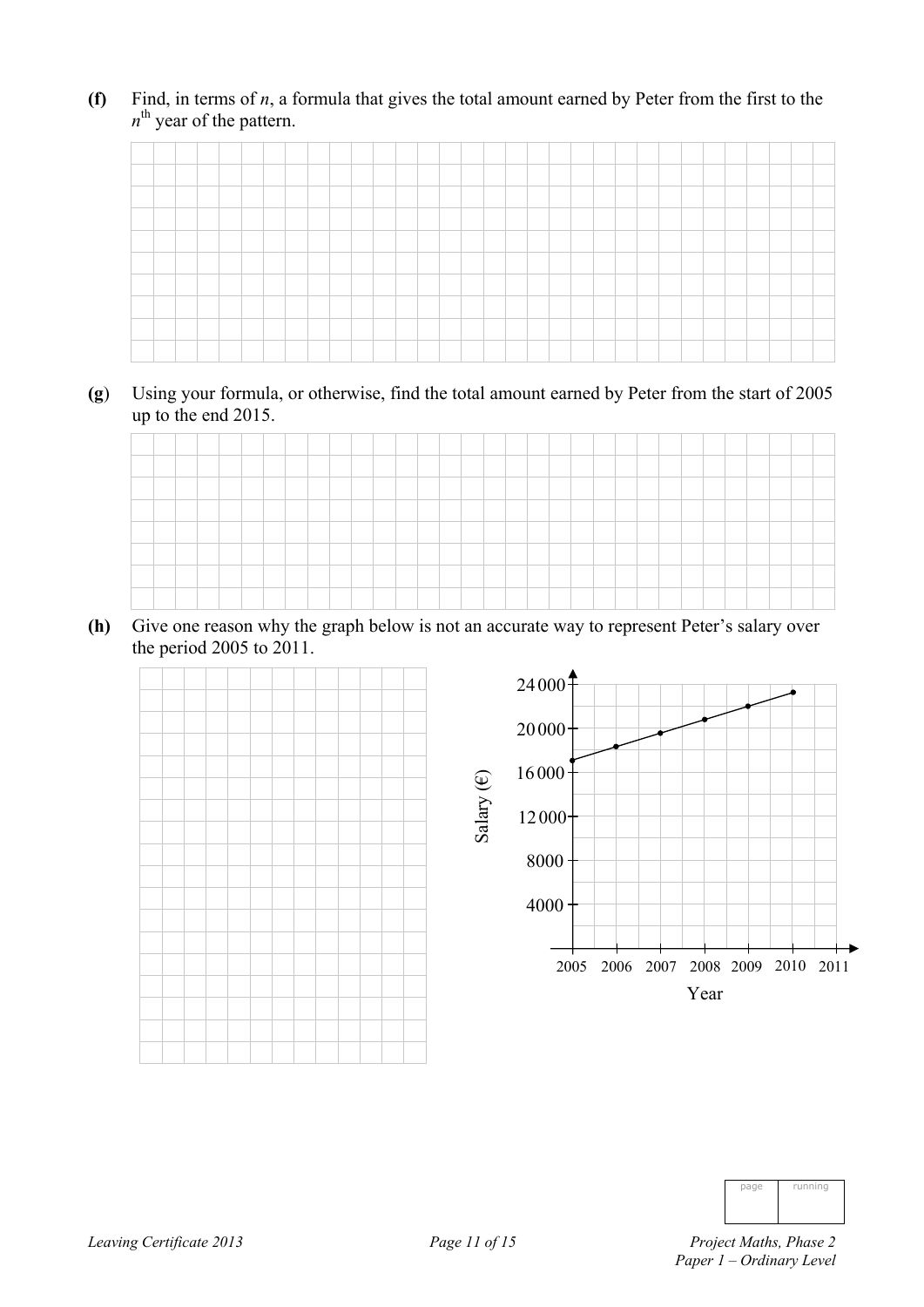## Section C **Functions and Calculus (Old Syllabus)** 100 marks

Answer **both** Question 7 **and** Question 8 from this section.

## **Question 7 (50 marks)**



**(b)** (i) Differentiate 
$$
(2x^2 + 3x + 1)(x^3 - x + 2)
$$
 with respect to x.



(ii) Let 
$$
y = \frac{3x}{2x+5}
$$
, where  $2x+5 \neq 0$ . Find the value of  $\frac{dy}{dx}$  at  $x = 0$ .

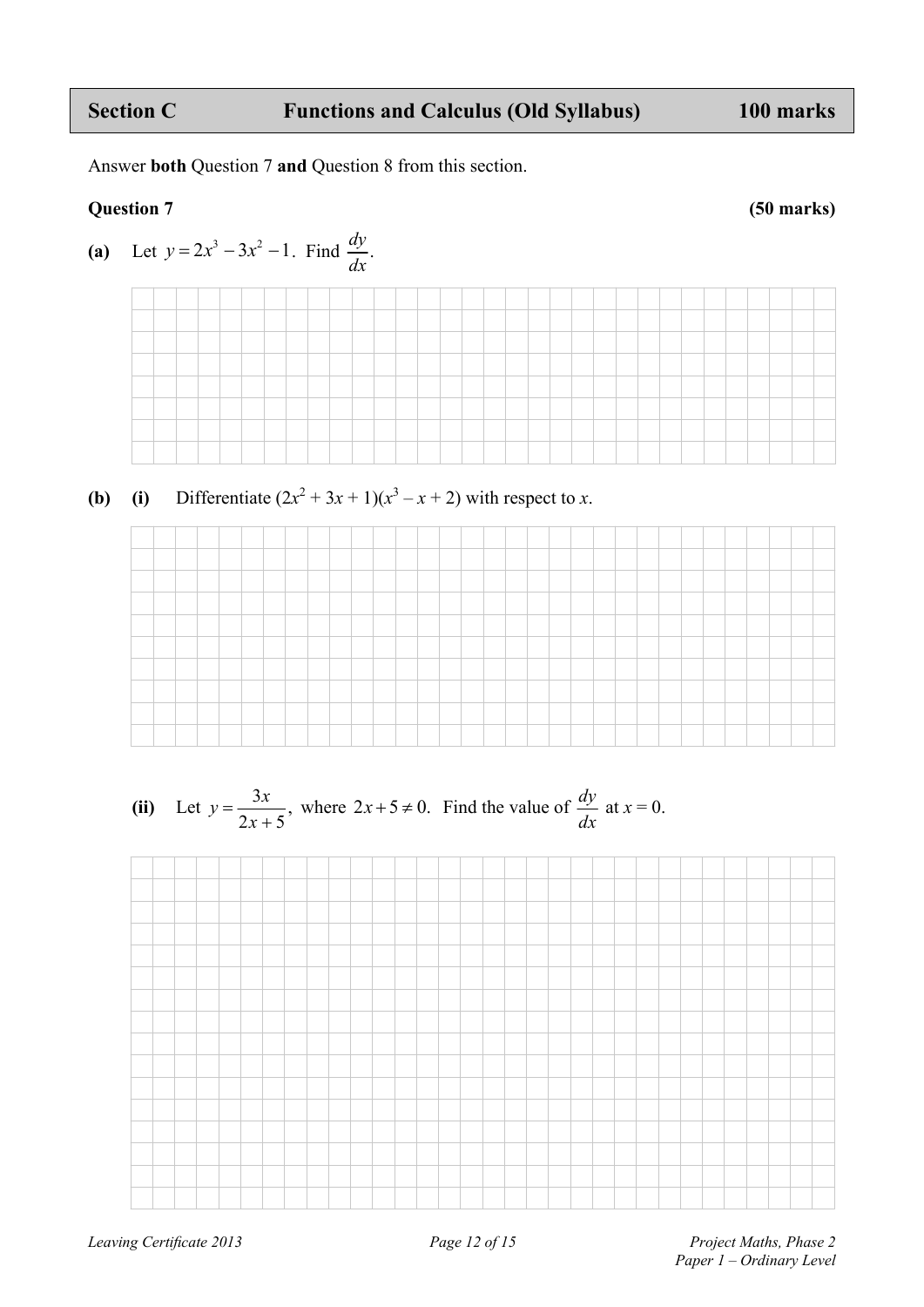- **(c)** The diagram opposite shows graphs of the quadratic function  $f(x) = x^2 + 3x - 1$ ,  $x \in \mathbb{R}$  and the line  $l_1$ . The line  $l_1$  passes through the point  $(2, 0)$  and is a tangent to the curve at the point  $(-1, -3)$ .
- (i) Find the slope of  $l_1$ , using a slope formula.



(ii) Find  $f'(x)$ , the derivative of  $f(x)$ .







(iv) The line  $l_2$  is perpendicular to  $l_1$  and is also a tangent to the curve  $f(x)$ .

Find the co-ordinates of the point at which  $l_2$  touches the curve.

page running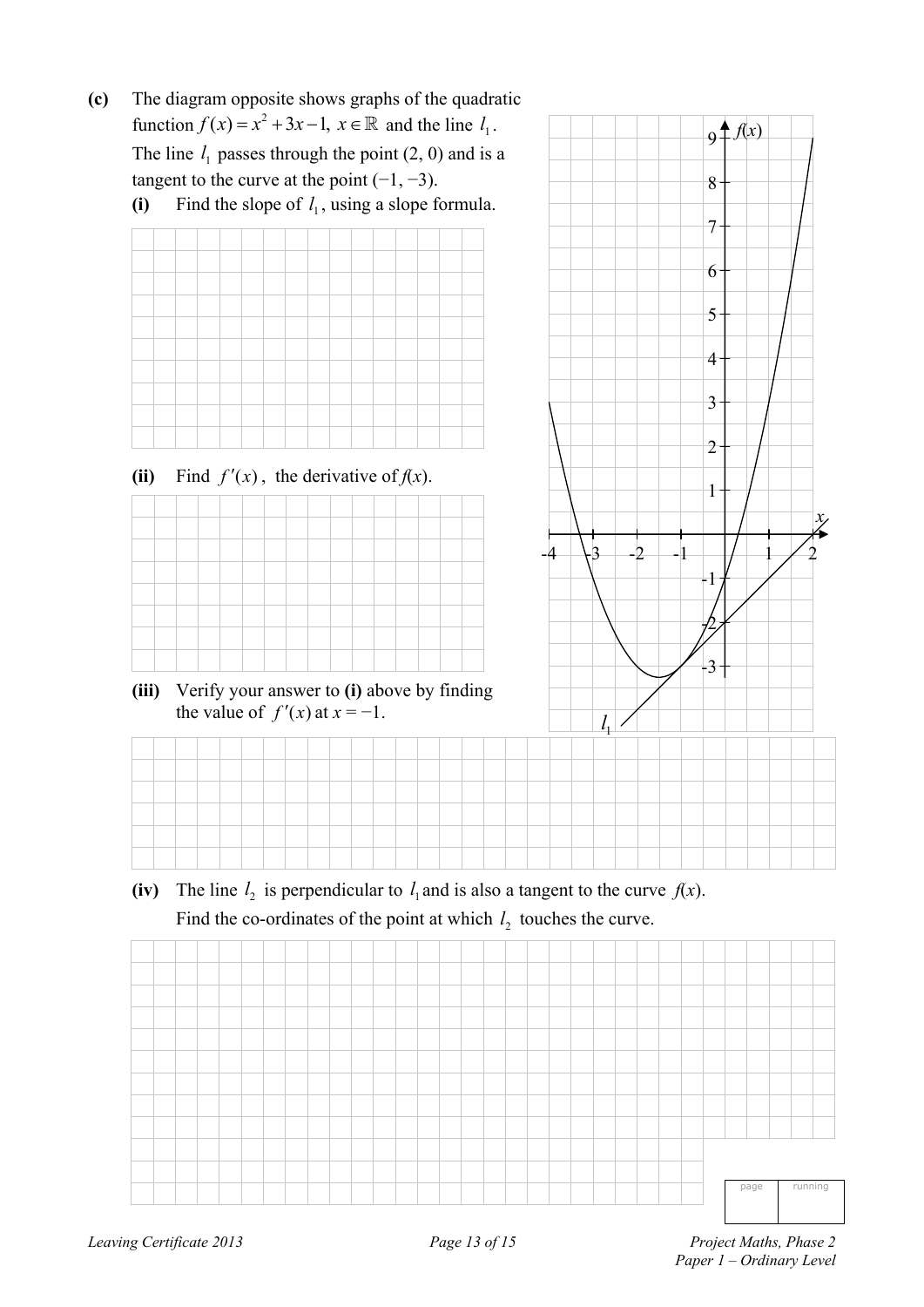(a) Given that  $f(x) = 12 - x - x^2$ , find the value of *x* for which  $f'(x) = 0$ , where  $f'(x)$  is the derivative of  $f(x)$ .

| __                              |       |  |        |  |  |  |  |  |    |  |  |  |  |  |  |  |  |
|---------------------------------|-------|--|--------|--|--|--|--|--|----|--|--|--|--|--|--|--|--|
| the contract of the contract of | _____ |  | ______ |  |  |  |  |  |    |  |  |  |  |  |  |  |  |
|                                 |       |  |        |  |  |  |  |  |    |  |  |  |  |  |  |  |  |
|                                 |       |  |        |  |  |  |  |  |    |  |  |  |  |  |  |  |  |
| __                              |       |  |        |  |  |  |  |  |    |  |  |  |  |  |  |  |  |
|                                 |       |  |        |  |  |  |  |  | -- |  |  |  |  |  |  |  |  |
|                                 |       |  |        |  |  |  |  |  |    |  |  |  |  |  |  |  |  |

- **(b)** Let  $g(x) = x^3 9x^2 + 24x 20$ , where  $x \in \mathbb{R}$ .
	- **(i)** Find the co-ordinates of the local maximum point and of the local minimum point of the function *g*.

 **(ii)** Hence, draw a sketch of the function *g*.

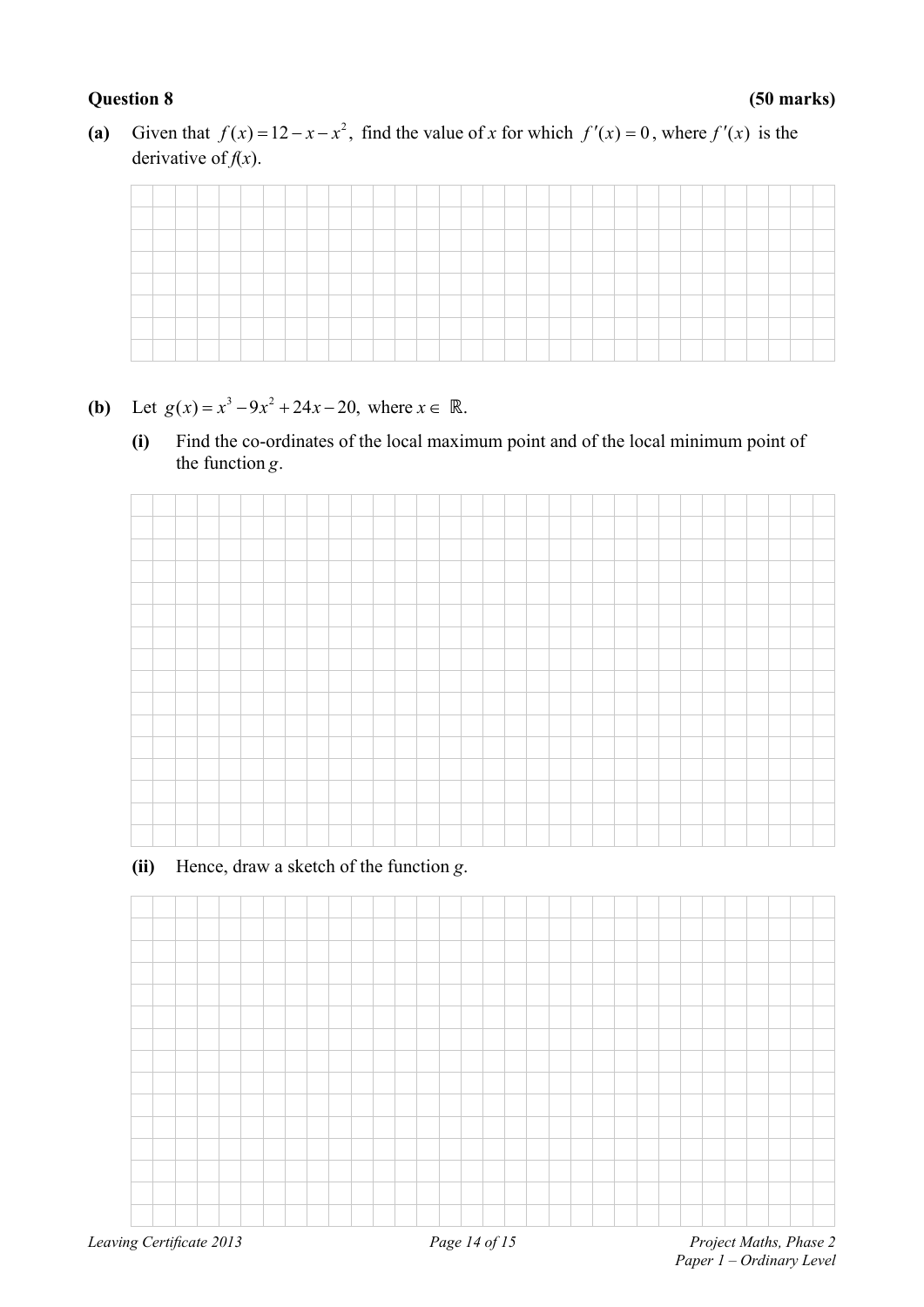**(c)** A stone is thrown vertically upwards. The height *s* meters, of the stone after *t* seconds is given by:

$$
s=5(4t-t^2).
$$

**(i)** Find the height of the stone after 1 second.

**(ii)** Show that the stone momentarily stops two seconds after being thrown, and find its height at that time.

### **(iii)** Show that the acceleration of the stone is constant.



page running